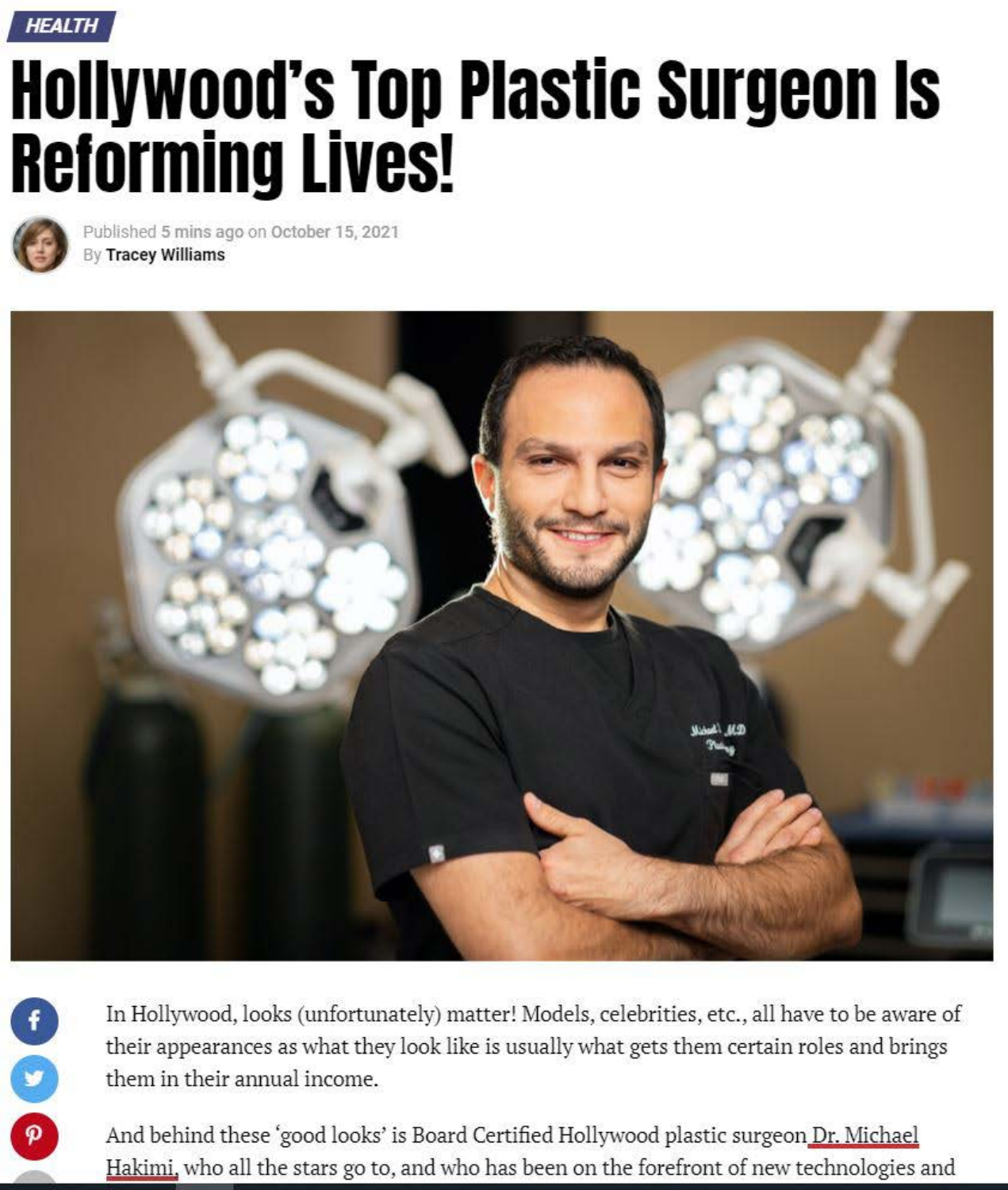services during the COVID-19 pandemic.

From changing the lives of not only celebrities and those we see in the news, but the lives of everyday people too, we spoke one-on-one with Dr. Hakimi about his love of plastic surgery and helping Americans out to feel better/ more confident in their appearances.

## I. **What first attracted you to working in plastic surgery?**

My father is a surgeon and my mother is a nurse. I developed a strong interest in medicine early on, likely fueled by early exposure. It was during my surgical rotation in medical school when I decided to pursue plastic surgery. I found it fascinating to be able to restore form and function in individuals. One day you do a facelift, the next day liposuction, another day total mommy makeover. The knowledge of anatomy required from head to toe, attention to details, fitness in surgical detail all fed very well into my OCD.

## 2. What main procedure requests are you noticing more these days from patients who **walk in your doors?**

Liposuction under local anesthesia or as we call it Awake Lipo is definitely on the rise. I see patients 2 days a week and operate the other 3 days. Two of those surgical days are almost always awake lipo. Anything from chin lipo and buccal fat removal to lipo 360.

## **3. As the pandemic continues forward, what trends do you see happening when it comes to cosmetic surgery?**

It is the facelift for the more mature patients and liposuction in the younger patients. Because we do so many online video meetings and even our dating life is mostly online these days people are much more aware of their appearance. People ask for skin tightening of their jawline and double chin removal more than ever. Now on top of this, you add the fact that the average American gained 30 pounds during the pandemic with the gyms being closed, you can see why people are increasingly asking for liposuction and body contouring as they are getting ready to put this pandemic behind them and get back to some level of normalcy. .For most of these procedures' recovery is mostly a "social downtime" due to swelling and bruising. And that is now easily covered under the mask. So not only have we seen an increase in patients undergoing these procedures but they also are getting out of their houses faster because they can cover up the mild swelling and bruising under the mask.

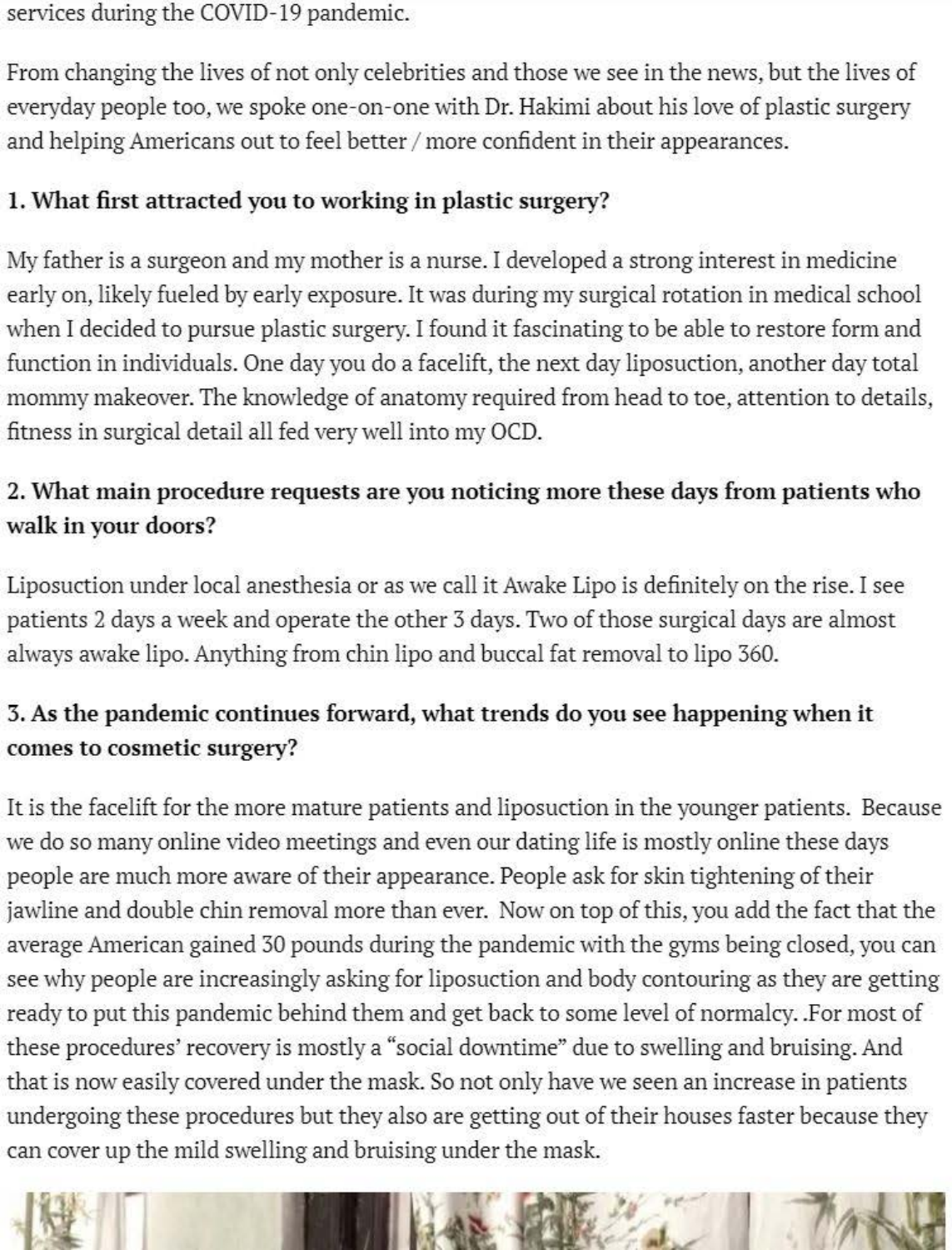## **4. There are** a **lot of "not so professional" and "bad" cosmetic surgeons out there, which have led to a lot of horror stories in the news. What tips can you give to people when they are seeking out a doctor to help them?**

These days we have more options than ever as far as the procedures available to people and also people performing them. It is very confusing and difficult for people to do a thorough research on different procedures let alone surgeons performing them. Some are plastic surgeons, some cosmetic surgeons, some double triple board certified and some are dermatological surgeons just to name a few. Board Certification in Plastic Surgery means that your surgeon has done specific training in plastic surgery for at least five years after medical school and is held by the highest standards in the industry. These plastic surgeons have gone through very rigorous training and in order to maintain their board certification have to perform surgeries in very regulated and safe environments and continue to provide that level of service. This is as opposed to other titles that would allow physicians trained in other fields such as internal or emergency medicine for example to perform cosmetic procedures after taking a brief course.

That is not to say that board certification in plastic surgery gives you any insight into the surgeon's artistic ability. But it is the minimum you can look for to be assured of the safety, knowledge and technical ability of the surgeon.

## **5. How do you feel you have been refonning Ameiicans (their lives) and those who come** to **see you?**

I don't know about reforming but it is more like unmasking or revealing what they already had inside them. Most people don't come in asking to look like someone else or to "change" their face or body.; The younger patients come in asking for help to remove unwanted fat from areas they have been trying to lose to get that "snatched waist" they used to have or have been working on. The more mature patients want to look like a younger version of themselves, or as they frequently say, they want their face or body to match the inner energy they have or feel. I do the majority of my surgeries under local anesthesia. These "awake surgeries" really have made it easier for patients to get them done. They eliminate the potential risk of anesthesia but also really shorten their recovery time. Almost all my liposuctions, BBLs, eyelid lift and skin tightenings are done under local anesthesia. I suppose to answer your question, the awake surgery is how I reform Americans.

### 6. **What types of technology have you been using at your offices that differ you frotn others?**